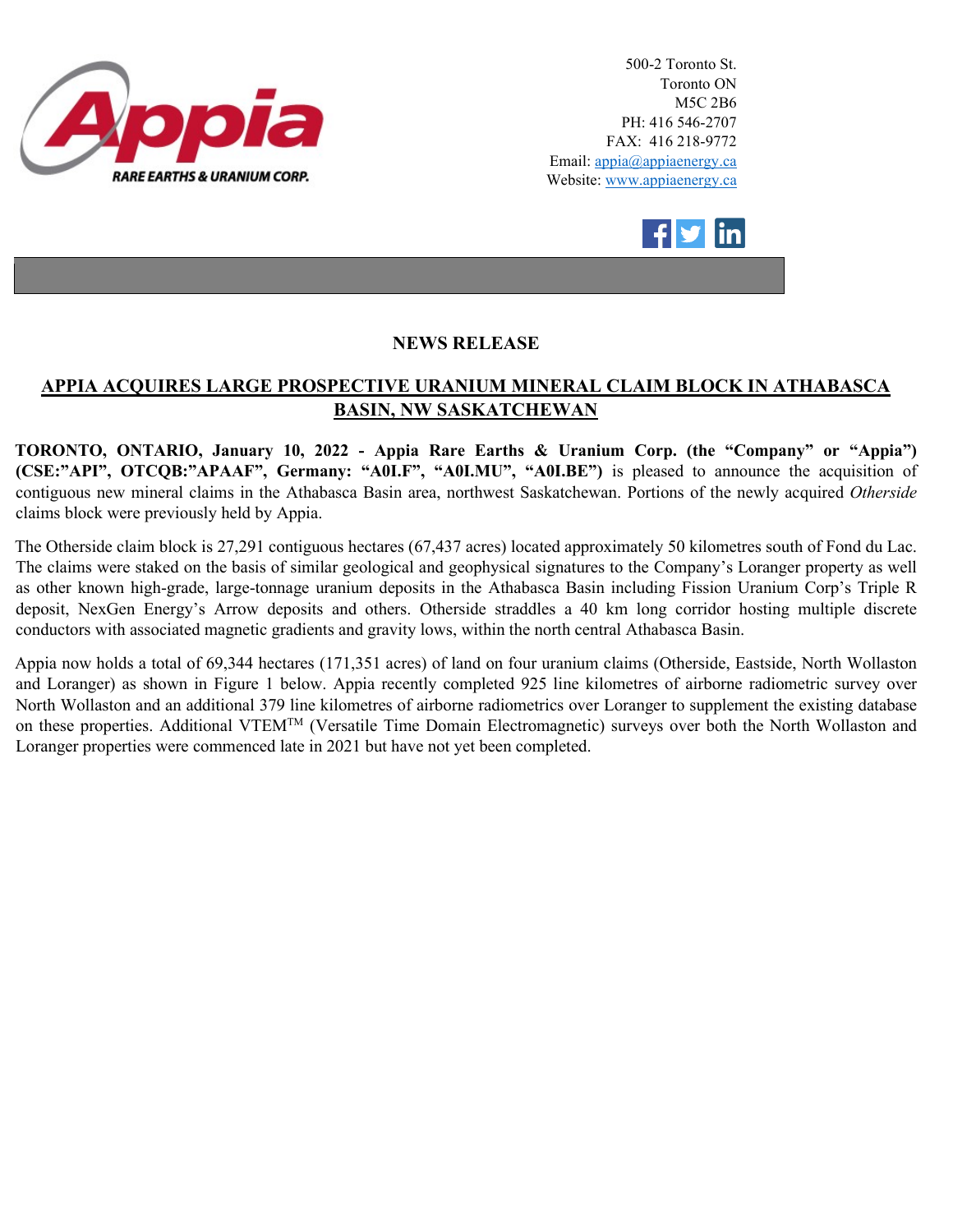Figure 1 – Athabasca Basin Property Map



Appia has commenced the permitting process for a winter drilling program on the Loranger property and anticipates commencement of drilling in approximately one month, depending on weather and permits. The Company is fully funded for this program.

## **ALCES LAKE HIGH-GRADE REE PROJECT**

Appia recently provided an update on the 2021 exploration program in which the Company drilled a total of 100 core holes and collected approximately 8,075 metres of diamond drill core. Initial assay results from the Wilson North and Richards drill holes were announced on November 19, 2021 and confirmed some of the highest recorded rare earth grades discovered to date on the Alces Lake property. In addition, high-grade REE mineralization has now been identified throughout an area covering approximately 27 km<sup>2</sup> of the Alces Lake block. Initial assay results have been returned from channel and grab samples but the Company is still awaiting further drilling core and channel sample assay results from the 2021 program.

With the largest exploration and diamond drilling program in the Company's history this past year, exploration results will be released as received and analyzed by the Company. Analysis of the summer exploration and drilling program will follow and may lead to the preparation of an NI 43-101 (Technical Report with 3D Geophysical-geological Models) report expected in early 2022. The Alces Lake project encompasses some of the highest-grade total and critical\* REEs and gallium mineralization in the world, hosted within a number of surface and near-surface monazite occurrences that remain open at depth and along strike.

The Alces Lake project is located in northern Saskatchewan, the same provincial jurisdiction that is developing a "first-of-its-kind" rare earth processing facility in Canada (currently under construction by the Saskatchewan Research Council, with the Monazite Processing Unit scheduled to become operational in early 2023). The Alces Lake project area is 35,682 hectares (88,173 acres) in size and is 100% owned by Appia.

To ensure safe work conditions are met for the workforce, the Company has developed exploration guidelines that comply with the Saskatchewan Public Health Orders and the Public Health Order Respecting the Northern Saskatchewan Administration District in order to maintain social distancing and help prevent the transmission of COVID-19.

<sup>\*</sup> Critical rare earth elements are defined here as those that are in short-supply and high-demand for use in permanent magnets and modern electronic applications such as electric vehicles and wind turbines (i.e: neodymium (Nd), praseodymium (Pr), dysprosium (Dy) and terbium (Tb)).